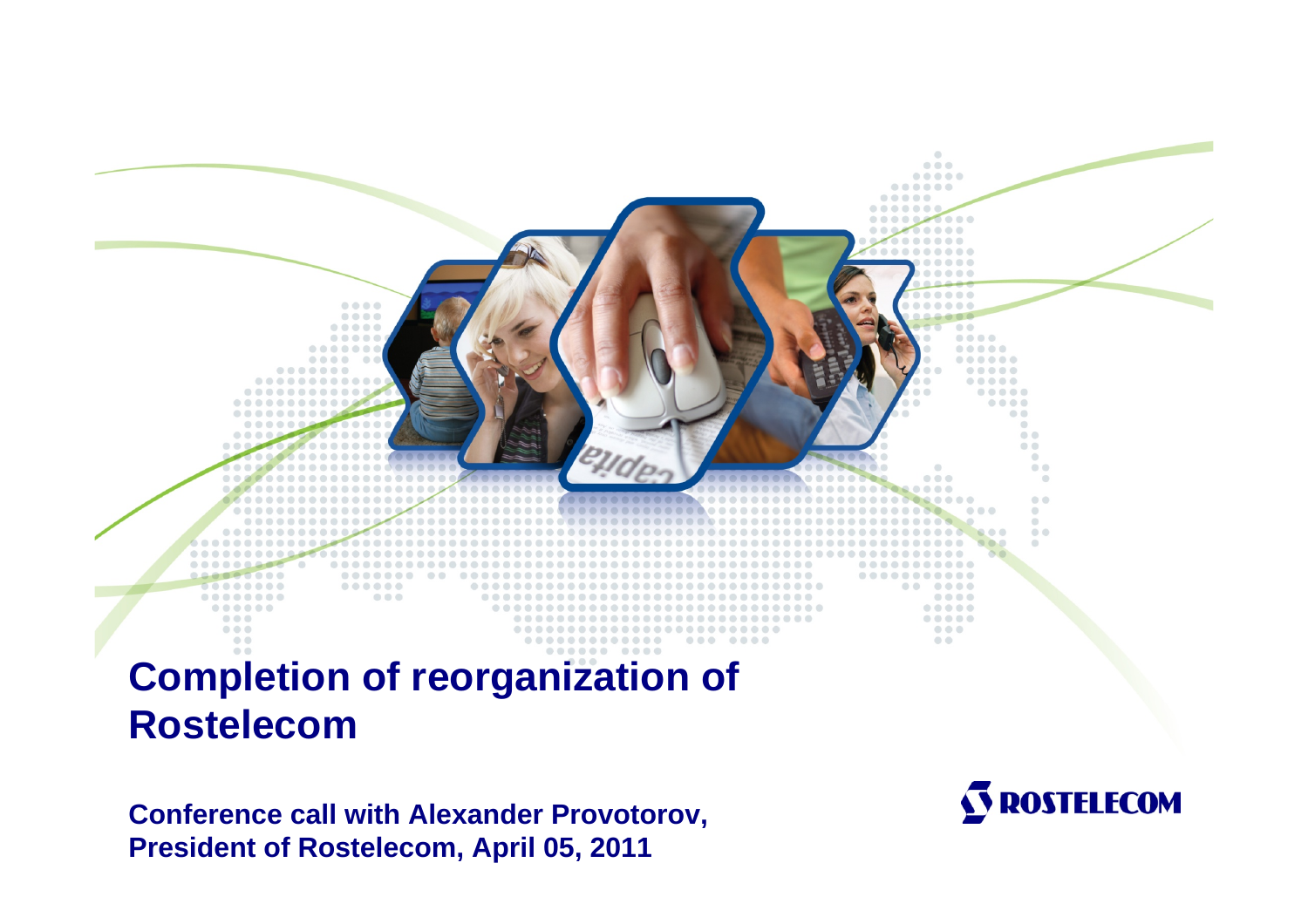# **S ROSTELECOM Disclaimer**

- *By attending any meeting where this presentation is made, or by reading any part of this presentation, you acknowledge and agree to be bound by the following:*
- n *This presentation has been prepared by OJSC Rostelecom (the "Company"). This presentation is strictly confidential to the recipient, may not be distributed to the press or any other person, and may not be reproduced in any form, in whole or in part.*
- *The Company has included its own estimates, assessments, adjustments and judgments in preparing certain market information herein, which have not been verified by an independent third party. Market information included herein is, therefore, unless otherwise attributed exclusively to a third party source, to a certain degree subjective. While the Company believes that its own estimates, assessments, adjustments and judgments are reasonable and that the market information prepared by the Company appropriately reflects the industry and the markets in which it operates, there is no assurance that the Company's own estimates, assessments, adjustments and judgments are the most appropriate for making determinations relating to market information.*
- *Neither the Company nor any of its affiliates, advisors or representatives shall have any liability whatsoever (in negligence or otherwise) for any loss howsoever arising from any use of this presentation or its contents or otherwise arising in connection with this presentation.*
- *This presentation is confidential and does not constitute or form part of, and should not be construed as, an offer to sell or issue or the solicitation of an offer to buy or acquire securities of the Company or any of its subsidiaries in any jurisdiction or an inducement to enter into investment activity in any jurisdiction. Neither this presentation nor any part thereof, nor the fact of its distribution, shall form the basis of, or be relied on in connection with, any contract or commitment or investment decision whatsoever.*
- *This presentation is not intended for publication or circulation in the United States. This presentation does not constitute and should not be*  construed as an offer to sell or the solicitation of an offer to *buy securities in the United States or to any U.S. person (as defined in Regulation S under the US Securities Act of 1933 (the "Securities Act")). No securities of the Company have been, nor will be, registered under the Securities Act or the securities laws of any state of the United States, and unless so registered may not be offered or sold except pursuant to an exemption from, or in a transaction not subject to, the registration requirements of the Securities Act and applicable state securities laws. This presentation does not constitute a public offering or an advertisement of securities in the Russian Federation and does not constitute an offer or a proposal to make offers or to acquire any securities in the Russian Federation.*
- П *In any member state of the European Economic Area, this Presentation is made to and directed only at persons who are qualified investors within the meaning of article 2(1)(e) of the Prospectus Directive (2003/71/EC) ("Qualified Investors"). In addition, in the United Kingdom, this Presentation*  is made to and directed at: (i) investment professionals falling within article 19(5) of the Financial Services and Markets Act 2000 (Financial *Promotion)* Order 2005 (the "Order") and (ii) high net worth individuals, and other persons to whom it may lawfully be communicated, falling within *article 49(2)(A) to (D) of the Order (such persons together with Qualified Investors, being "Relevant Persons"). In these jurisdictions, persons who are not Relevant Persons must not rely on or act upon the information contained in this presentation or any of its contents. Any investment or investment activity to which this Presentation relates is only available to Relevant Persons and will be engaged in only with Relevant Persons. The recipients of the information contained herein should not base any behavior that would amount to market abuse for the purposes of the Financial Services and Markets Act 2000 ("FSMA") and the Code of Market Conduct made pursuant to the FSMA on the information in this Presentation or any information provided or discussed in connection with it.*
- П *This presentation is not directed at, or intended for distribution to or use by, any person or entity that is a citizen or resident or located in any locality, state, country or other jurisdiction where such distribution, publication, availability or use would be contrary to law or regulation or which would require any registration or licensing within such jurisdiction. Persons into whose possession this presentation comes should inform themselves about, and observe, any such restrictions.*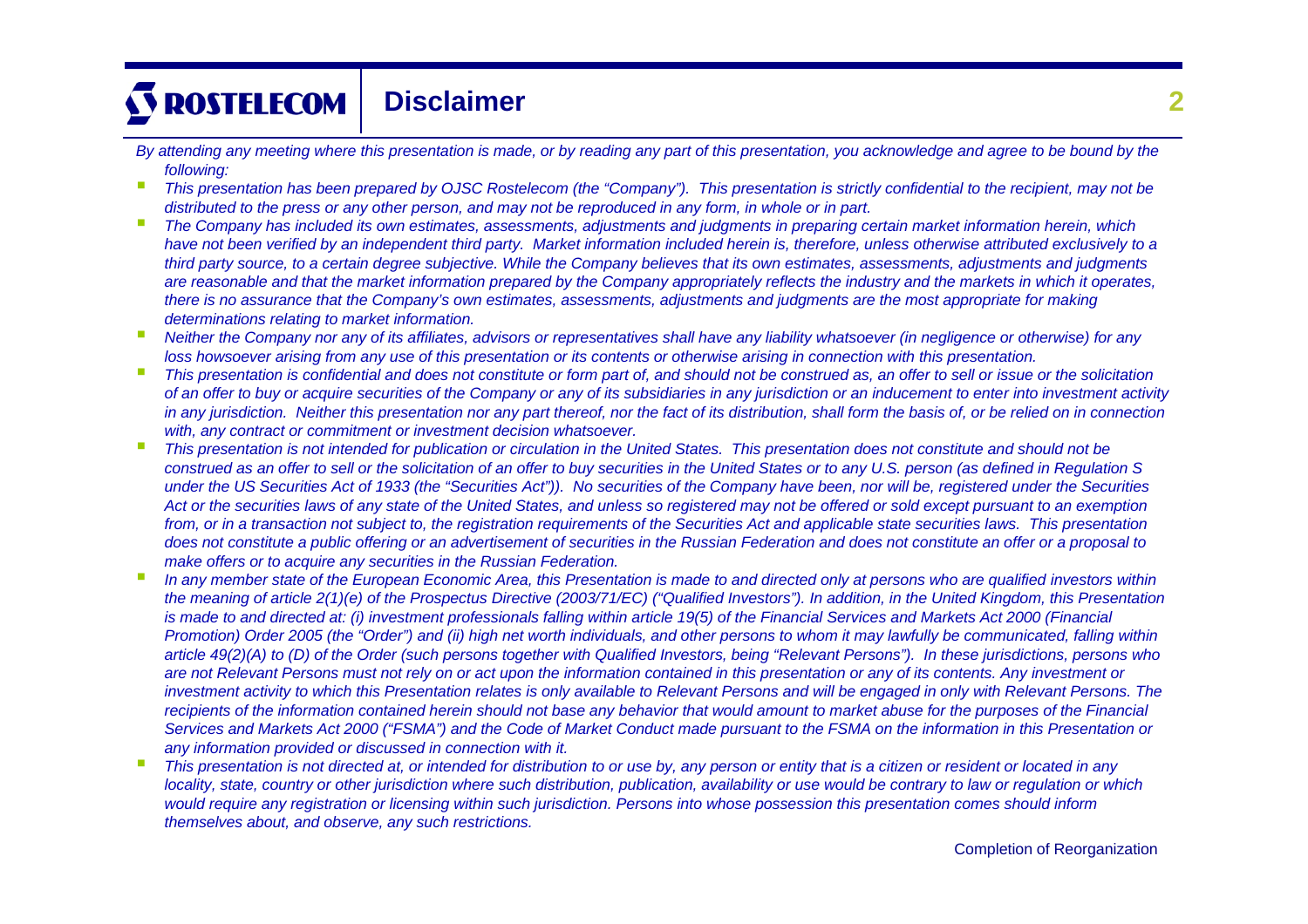# **S ROSTELECOM Restructuring Milestones** 3

| <b>Date</b>           | <b>Description</b>                                                                                                                                                                                                                                                                                                                                                                                                                                                               |  |  |  |  |  |
|-----------------------|----------------------------------------------------------------------------------------------------------------------------------------------------------------------------------------------------------------------------------------------------------------------------------------------------------------------------------------------------------------------------------------------------------------------------------------------------------------------------------|--|--|--|--|--|
| May - 2009            | The Government Commission on Transport and Communication approved the concept of state -owned assets<br>restructuring by means of merger of regional operators on the basis of OJSC Rostelecom.                                                                                                                                                                                                                                                                                  |  |  |  |  |  |
| Oct - 2009            | SvyazInvest Board of Directors approved the merger of Regional Telecommunication Companies (RTOs) and OJSC<br>Dagsvyazinform with OJSC Rostelecom.                                                                                                                                                                                                                                                                                                                               |  |  |  |  |  |
| <b>June 2010</b>      | Obtaining of Corporate approvals - during Annual General Meetings of RTOs and Rostelecom the shareholders voted for<br>the merger with Rostelecom and approved applicable SWOP ratios. The shareholders who voted against reorganization or<br>did not vote at all gained the right to demand the redemption of own shares.                                                                                                                                                      |  |  |  |  |  |
| Oct - 2010            | Rostelecom acquired 25%+1 share of Svyazinvest from COMSTAR Group for RUR 26.0 bln                                                                                                                                                                                                                                                                                                                                                                                               |  |  |  |  |  |
| Oct - 2010            | Rostelecom and the RTOs repurchased shares representing, in aggregate, 2.27% of the ordinary shares and 28.8% of the<br>preferred shares of the merged company, for approximately 14 billion rubles. The shares were repurchased from the<br>Rostelecom and RTOs shareholders who voted against or did not vote on the reorganization.                                                                                                                                           |  |  |  |  |  |
| Feb - 2011            | Russian Federal Service for the Financial Markets (FSFM) registered the additional share issue of 2,216,163,000 ordinary<br>shares with a nominal value of RUB 0.0025 each and bond issues of Rostelecom for up to RUR 31.56 bln. The share and<br>bond issues were effected through the conversion of ordinary and preferred shares, and bonds, respectively, of RTOs<br>and Dagsvyazinform into Rostelecom ordinary shares and bonds, respectively, during the merger process. |  |  |  |  |  |
| Mar 25, 2011          | The RTOs and OJSC Dagsvyazinform provided the regulatory bodies with the required documents regarding the<br>registration of termination of their activities in the Unified State Register of Legal Entities (the "EGRUL")                                                                                                                                                                                                                                                       |  |  |  |  |  |
| Mar 28, 2011          | Termination of RTO's shares' trading on MICEX                                                                                                                                                                                                                                                                                                                                                                                                                                    |  |  |  |  |  |
| By end of March, 2011 | Rostelecom and each of the RTOs contributed their respective repurchased shares to the share capital of Mobitel, which<br>became a 99.9% owned subsidiary of new Rostelecom when the merger was completed. Mobitel therefore holds 2.27% of<br>Rostelecom's outstanding ordinary shares and 28.8% of our preferred shares which we intend to use in M&A transactions<br>and financing opportunities going forward.                                                               |  |  |  |  |  |
| Apr 1, 2011           | Reorganization completed. RTOs' shareholders get new Rostelecom shares in exchange of RTOs' shares.                                                                                                                                                                                                                                                                                                                                                                              |  |  |  |  |  |
| End Apr-2011          | Registration of the additional share issue reports with FSFM                                                                                                                                                                                                                                                                                                                                                                                                                     |  |  |  |  |  |
|                       | Commencement of trading of the new ordinary shares, exchange – traded bonds on Russian stock exchanges                                                                                                                                                                                                                                                                                                                                                                           |  |  |  |  |  |

Completion of Reorganization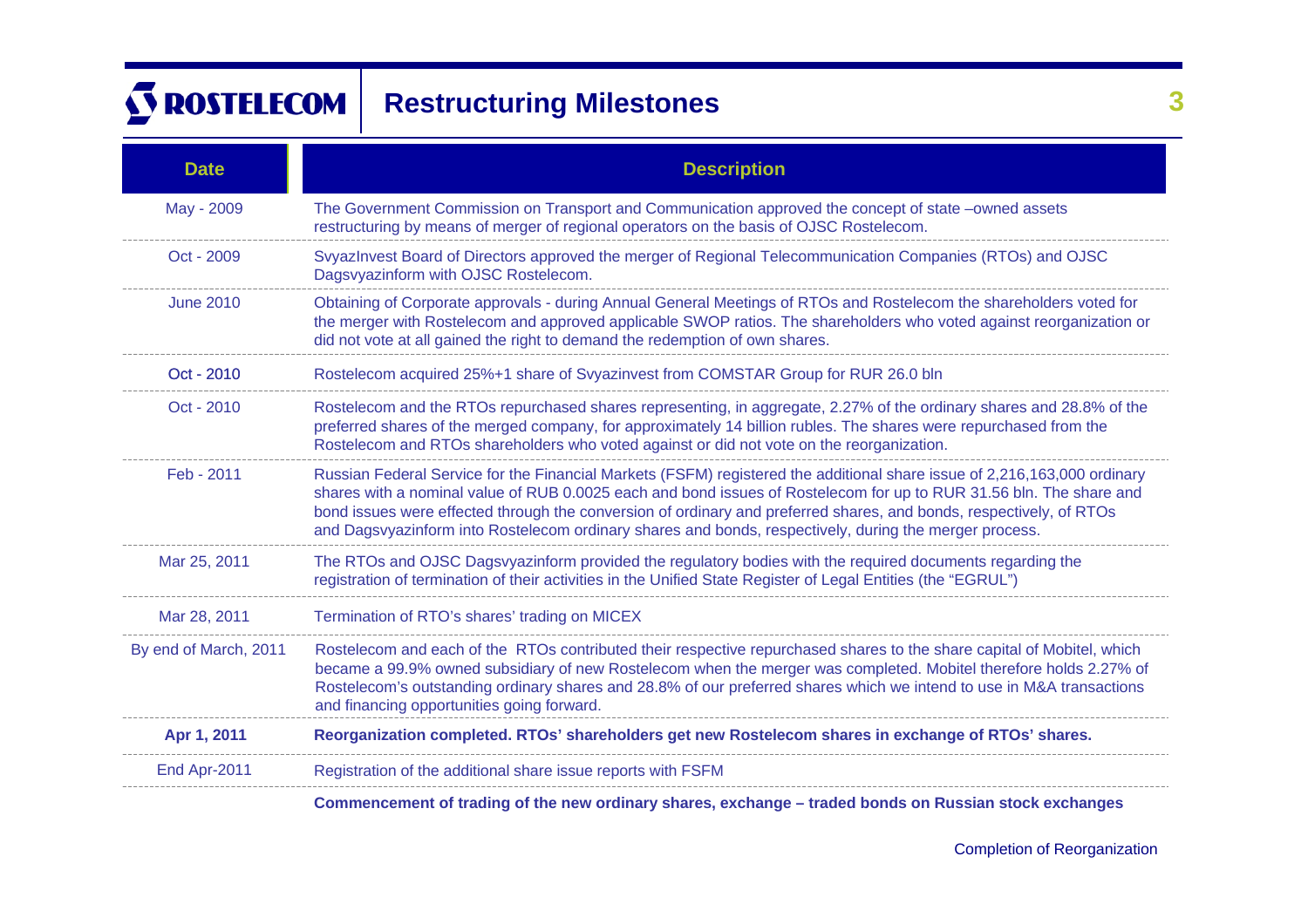# **S ROSTELECOM Goals of Reorganization 4**

| <b>Synergies</b>                                                | To realize synergies from merger process by:<br>Optimization of CAPEX due to cost reduction on construction of overlapping infrastructure and<br>۰<br>centralization of equipment procurement<br>Optimization of administrative and management expenses by economies of scale, centralized<br>۰<br>management and elimination of overlapping functions<br>Ability to use access liquidity of certain RTOs to fund the operations of the combined company |
|-----------------------------------------------------------------|----------------------------------------------------------------------------------------------------------------------------------------------------------------------------------------------------------------------------------------------------------------------------------------------------------------------------------------------------------------------------------------------------------------------------------------------------------|
| <b>Creation of</b><br>competitive<br><b>integrated Operator</b> | Elimination of intercompany conflicts of interest & territorial limitations<br>$\bullet$<br>Increased competitiveness of the combined company<br>٠<br>Retained leadership in fixed-line and BB segments and strengthen position in the mobile segment, as<br>۰<br>well as an ability to expand beyond Russia in the future                                                                                                                               |
| <b>Flexibility</b>                                              | Increased flexibility in adopting strategic and managerial decisions by management levels' reduction.<br>$\bullet$<br>Improved ability to restructure mobile assets and assets located in Moscow<br>$\bullet$<br>and the Moscow Region                                                                                                                                                                                                                   |
| <b>Share liquidity</b>                                          | Enhance share liquidity of the merged company by switching of all the minority shareholders of the<br>$\bullet$<br>merged companies, including the holders of preferred shares, into a single share.<br>Listings on Russian and foreign stock exchanges (to be obtained in the future). Inclusion of the shares<br>۰<br>in the combined company into the key Russian industrial and country/regional indices                                             |
| <b>Credit rating / MSCI</b>                                     | Stronger credit rating and lower the cost of borrowing by bolstering the financial stability and market<br>۰<br>positions of the merged company.<br>Opportunity for New Rostelecom to become a significant constituent of MSCI Russia index                                                                                                                                                                                                              |

# **The achievement of these goals is aimed at increasing the market value of the merged company**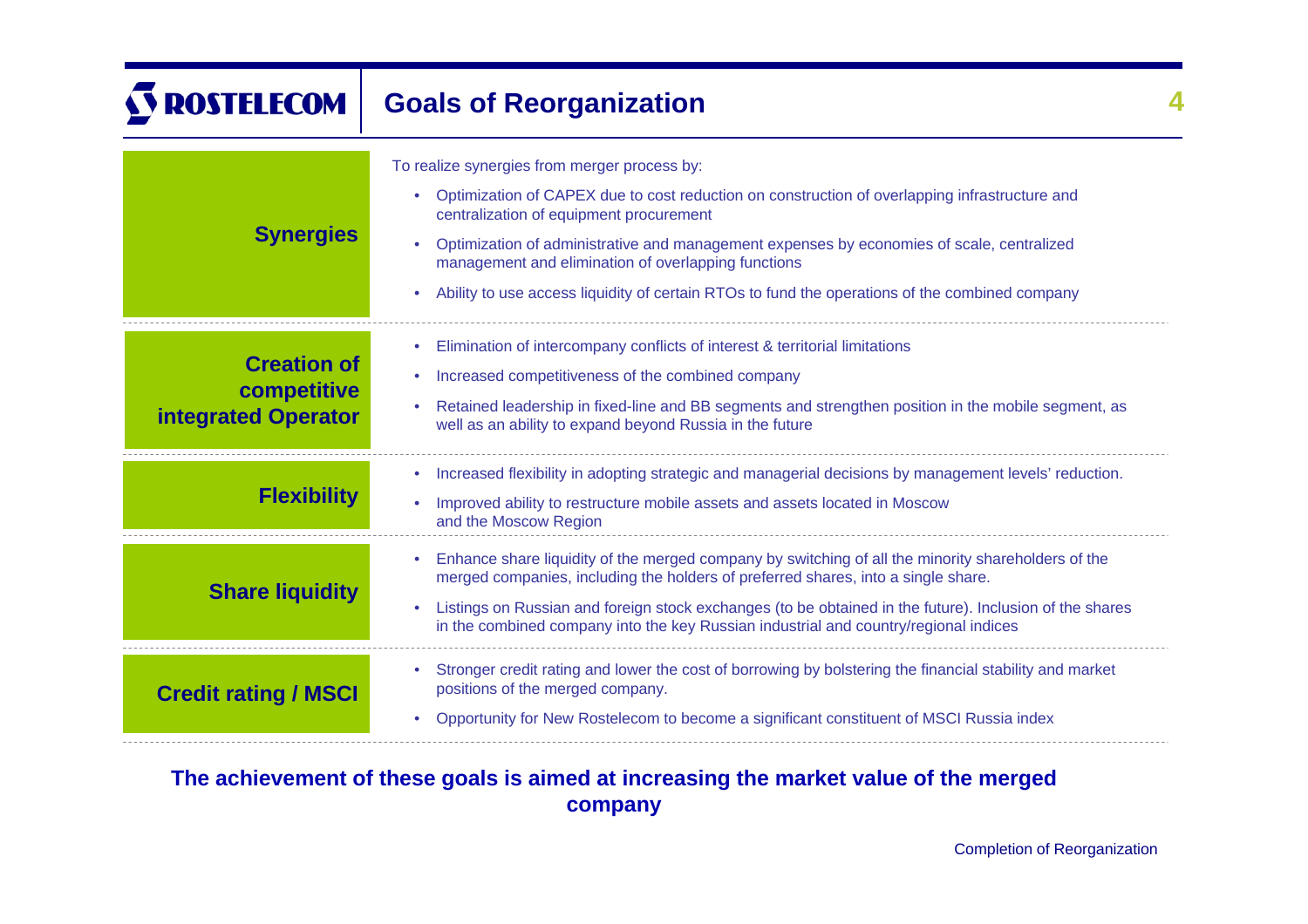### **S ROSTELECOM Shareholders' structure**



# **Before April 1, 2011 After April 1, 2011**



*\* Percentage of voting shares*

*\*\* Plus 28.8% of preferred shares*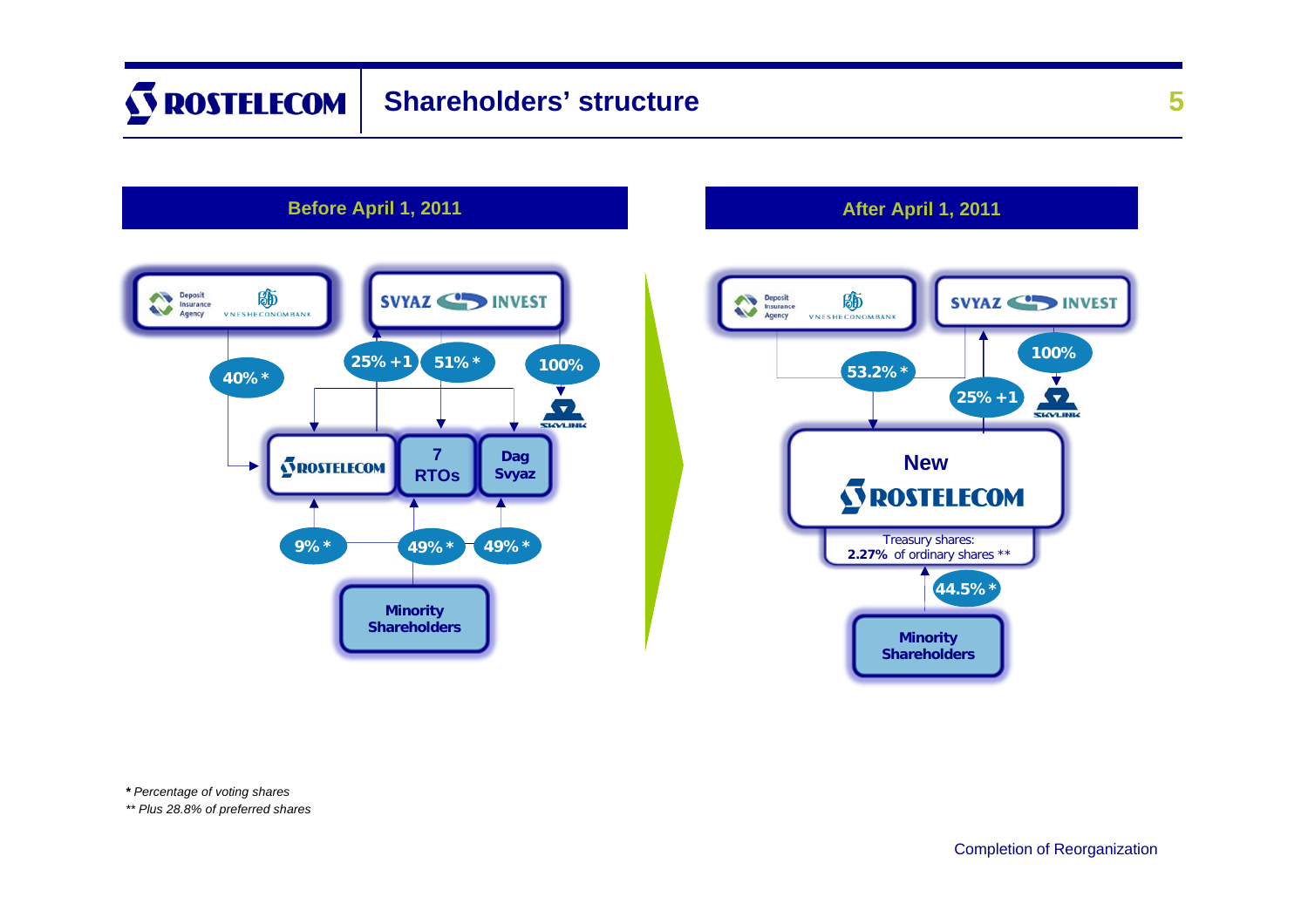|              | <b>RTO shares</b><br># of shares of RTO |                |                    |                  |                                    |                   |  |
|--------------|-----------------------------------------|----------------|--------------------|------------------|------------------------------------|-------------------|--|
|              |                                         | before         | <b>Buy-back in</b> | per 1 Rostelecom | # of issue of                      | Total # of shares |  |
|              |                                         | conversion     | <b>RTOs shares</b> | ord share        | Rostelecom shares after conversion |                   |  |
|              | ord                                     | 245 969 590    | 3 450 386          | 0,891            | 1-01-00124-A-003D                  | 276 060 023       |  |
| Volga        | pref                                    | 81 983 404     | 21 978 733         | 1,134            | 1-01-00124-A-002D                  | 72 295 873        |  |
|              | ord                                     | 6 312 700      | 3 1 1 6            | 1,795            | 1-01-00124-A-004D                  | 3516850           |  |
| Dagestan     | pref                                    | 2 104 233      | 105 780            | 2,284            | 1-01-00124-A-005D                  | 921 323           |  |
|              | ord                                     | 95 581 421     | 616 493            | 0,939            | 1-01-00124-A-007D                  | 101 790 972       |  |
| Far East     | pref                                    | 31 168 901     | 8 581 639          | 1,195            | 1-01-00124-A-006D                  | 26 082 618        |  |
|              | ord                                     | 881 045 433    | 5 437 821          | 4,102            | 1-01-00124-A-008D                  | 214 784 018       |  |
| North-West   | pref                                    | 250 369 337    | 46 981 226         | 5,220            | 1-01-00124-A-010D                  | 47 963 263        |  |
|              | ordl                                    | 12 011 401 829 | 162 664 244        | 46,537           | 1-01-00124-A-009D                  | 258 103 750       |  |
| Siberia      | pref                                    | 3 908 420 014  | 659 321 796        | 59,373           | 1-01-00124-A-012D                  | 65 827 745        |  |
|              | ord                                     | 32 298 782 020 | 214 854 899        | 87,341           | 1-01-00124-A-011D                  | 369 801 204       |  |
| Ural         | pref                                    | 7835941286     | 500 334 220        | 111,598          | 1-01-00124-A-013D                  | 70 215 861        |  |
|              | ord                                     | 1 578 006 833  | 8 639 034          | 3,867            | 1-01-00124-A-014D                  | 408 070 402       |  |
| Center       | pref                                    | 525 992 822    | 49 353 047         | 4,920            | 1-01-00124-A-015D                  | 106 909 489       |  |
|              | ordl                                    | 2 960 512 964  | 19 791 113         | 19,378           | 1-01-00124-A-017D                  | 152 776 553       |  |
| South        | pref                                    | 972 151 838    | 66 977 772         | 24,648           | 1-01-00124-A-016D                  | 39 441 703        |  |
|              | ordl                                    | 728 696 320    | 151 113            |                  | 1-01-00124-A                       | 728 696 320       |  |
| Rostelecom   | pref                                    | 242 831 469    | 70 041 903         |                  | 2-01-00124-A                       | 242 831 469       |  |
| <b>Total</b> |                                         |                |                    |                  |                                    | 3 186 089 436     |  |
|              | 2 943 257 967<br>ord                    |                |                    |                  |                                    |                   |  |
|              | % of total<br>92,38%                    |                |                    |                  |                                    |                   |  |
|              | 242 831 469<br>pref                     |                |                    |                  |                                    |                   |  |
|              | % of total<br>7,62%                     |                |                    |                  |                                    |                   |  |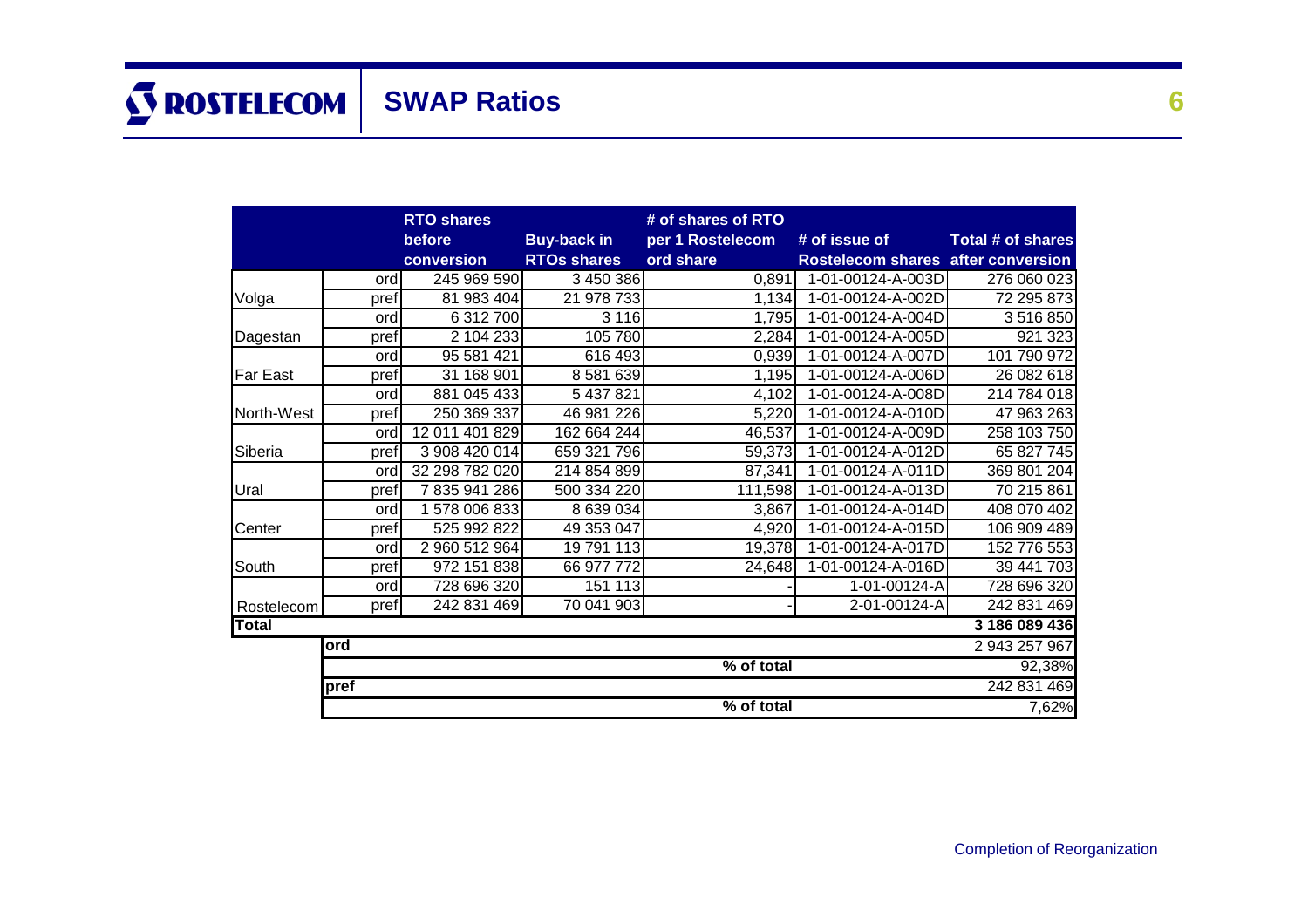# **S ROSTELECOM National Integrated Operator**



*\** Including NTK subs

**7**

Completion of Reorganization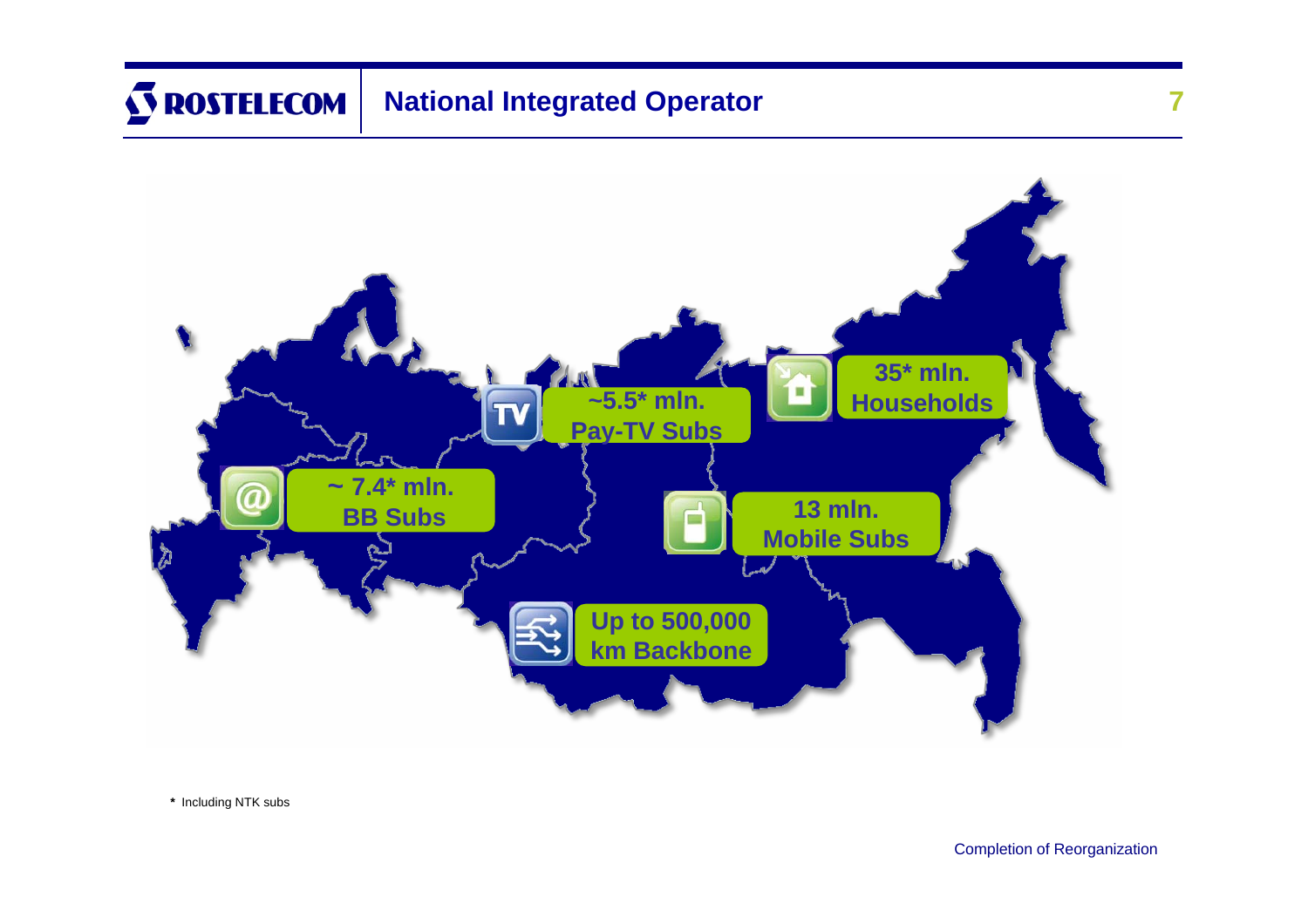- Strong **fundamentals** supporting growth in the Russian telecommunications market.
- **Leading/significant positions** in all segments of the Russian telecommunications market.
- Largest **network infrastructure** in Russia, with regulatory permits to support future growth.
- Strong **brand** awareness and marketing expertise.
- Solid **financial platform** for further development.
- Experienced **management team**.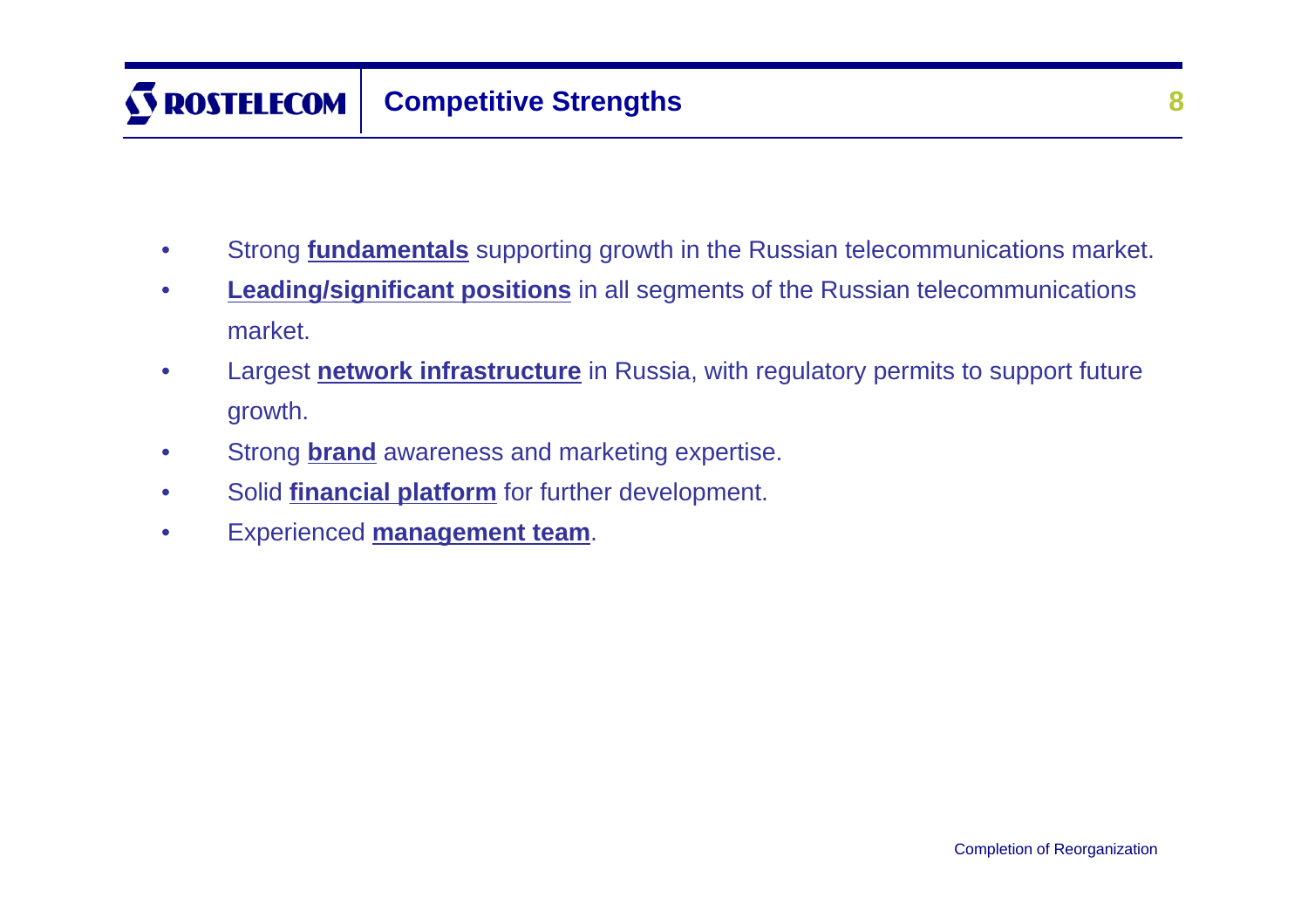# **S ROSTELECOM Rostelecom strategy for 2011-2015**

**New Rostelecom strategy includes development of a universal telecom operator that provides full range of services (telephony, internet data, TV, and Value-Added- Services) to B2B, B2C, B2G and B2O clients. The company plans to send resources for development of the most prospective market segments as well as maintaining company's traditional business** 

|                  | <b>Residential</b> | <b>Corporate</b> | <b>Government</b><br><b>Entities</b> | <b>Operators</b> |
|------------------|--------------------|------------------|--------------------------------------|------------------|
| <b>Voice</b>     |                    |                  |                                      |                  |
| <b>BroadBand</b> |                    |                  |                                      |                  |
| Pay-TV           |                    |                  |                                      |                  |
| <b>VAS</b>       |                    |                  |                                      |                  |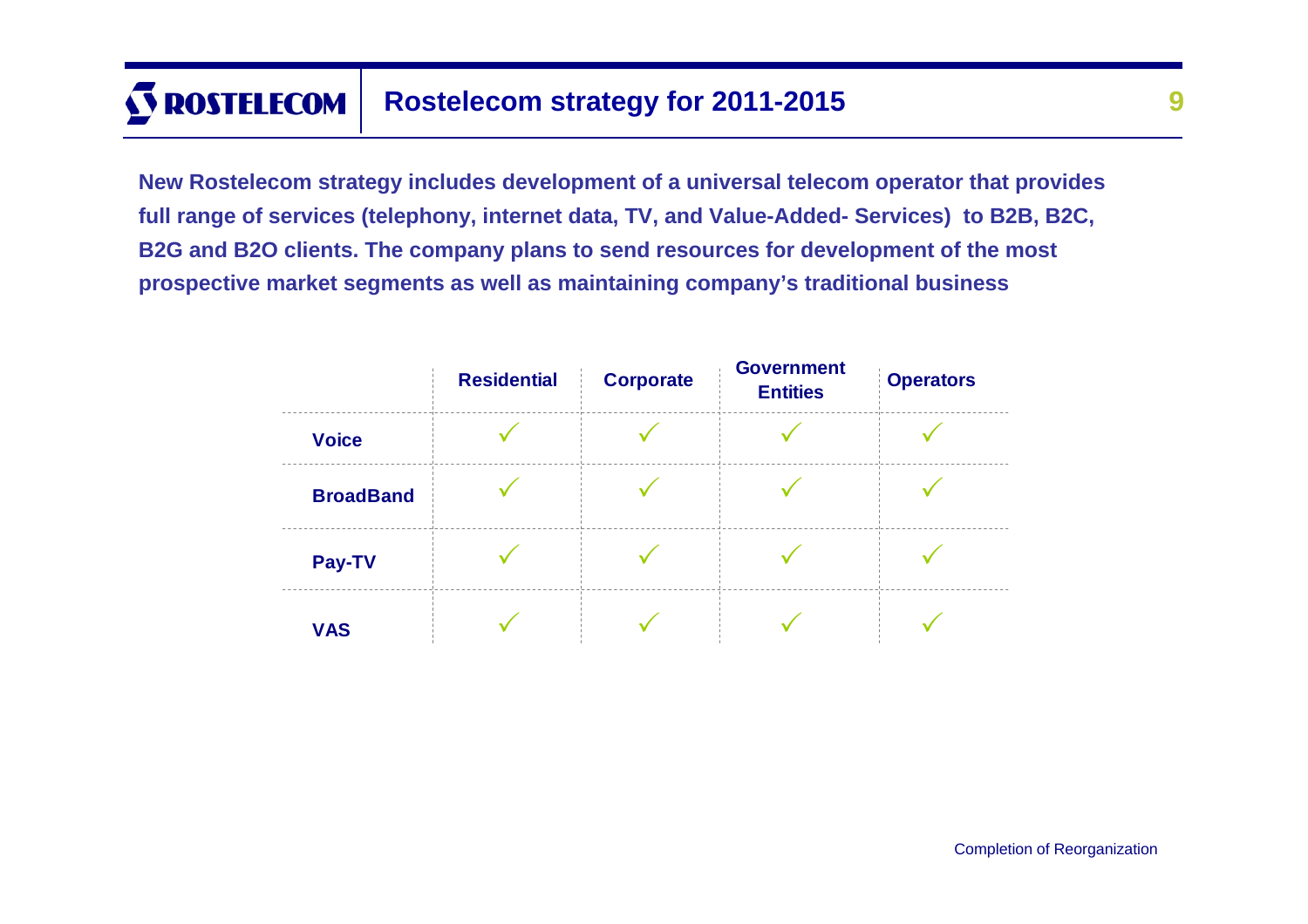## **ROSTELECOM Rostelecom strategy for 2011-2015 – key directions 10**

- Develop our position as one of Russia's leading **mobile** operators.
- Consolidate our position as Russia's number one provider of **fixed line broadband** internet access.
- Grow our presence in the **pay-TV** market.
- Extend our leadership in the **corporate** telecommunications segment.
- Maintain our number one position as a national provider of **traditional voice**  telephony services, by launching a range of initiatives to minimize the effects of mobile substitution.
- Build our leadership in the **B2O** segment.
- Generate and realize substantial **synergies** by increasing operating and financial efficiency levels
- Transfer the overall business to a **single** unified Rostelecom **brand**. This corporate identity is under development at the moment and will be unveiled later this year.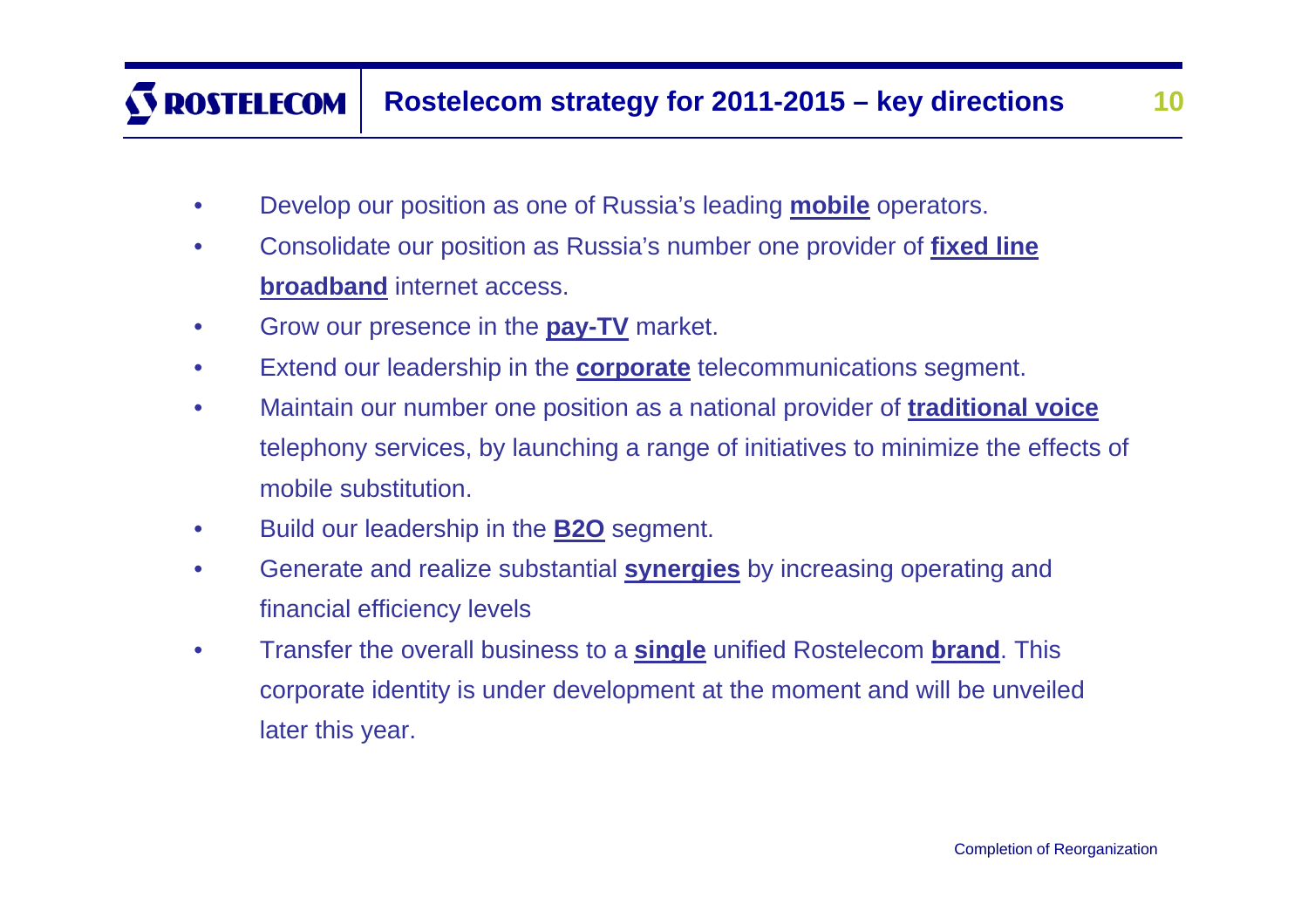

**New Rostelecom: combination of unrealized growth potential & generation of sustainable dividend flow**